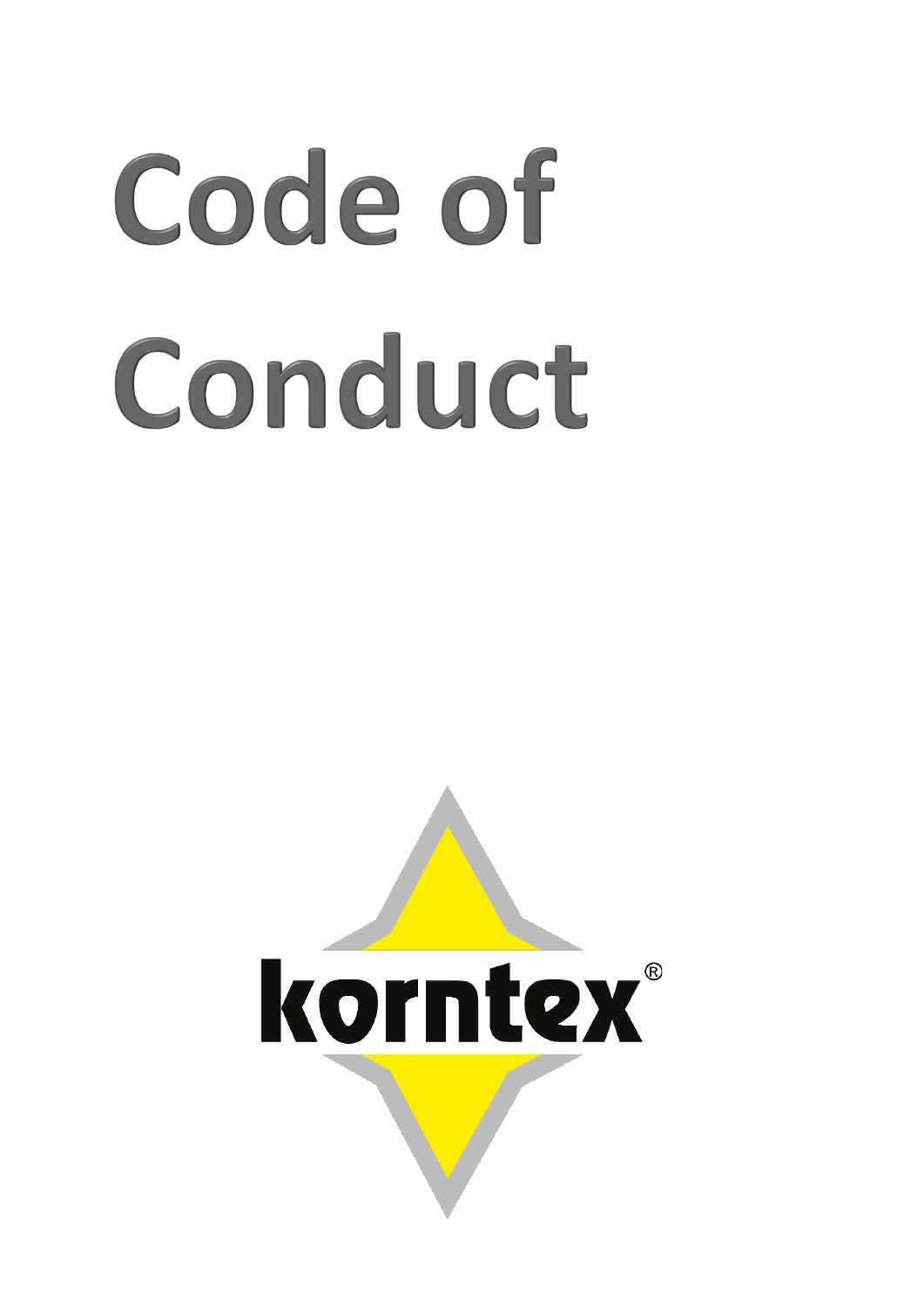# Foreword

Dear Colleagues,

our mission statement describes the values we share and the way we want to work together – both now and in the future. It sets out a clear vision that we must strive to realize in order to secure long-term business success. We can only achieve this goal together – based on the central idea "why not?". Our values such as personal responsibility, openness, transparency as well as legal and ethical compliance play a vital role in this.

For the first time, the basic rules and principles governing our behavior now and, in the future, have been brought together in this Code of Conduct. It provides an orientation framework and applies equally to everyone – managers, and each and every employee. It sets a standard for us and at the same time represents a promise that we will act responsibly both externally in our dealings with business partners and the general public as well as internally in our interactions with colleagues. We bear joint responsibility for our company's reputation. Misconduct by individuals can cause immense harm to all of us. In contrast, acting in compliance with this Code of conduct is the basis, on which we build this company.

Chief executive officer

Dr. Alexander Jurack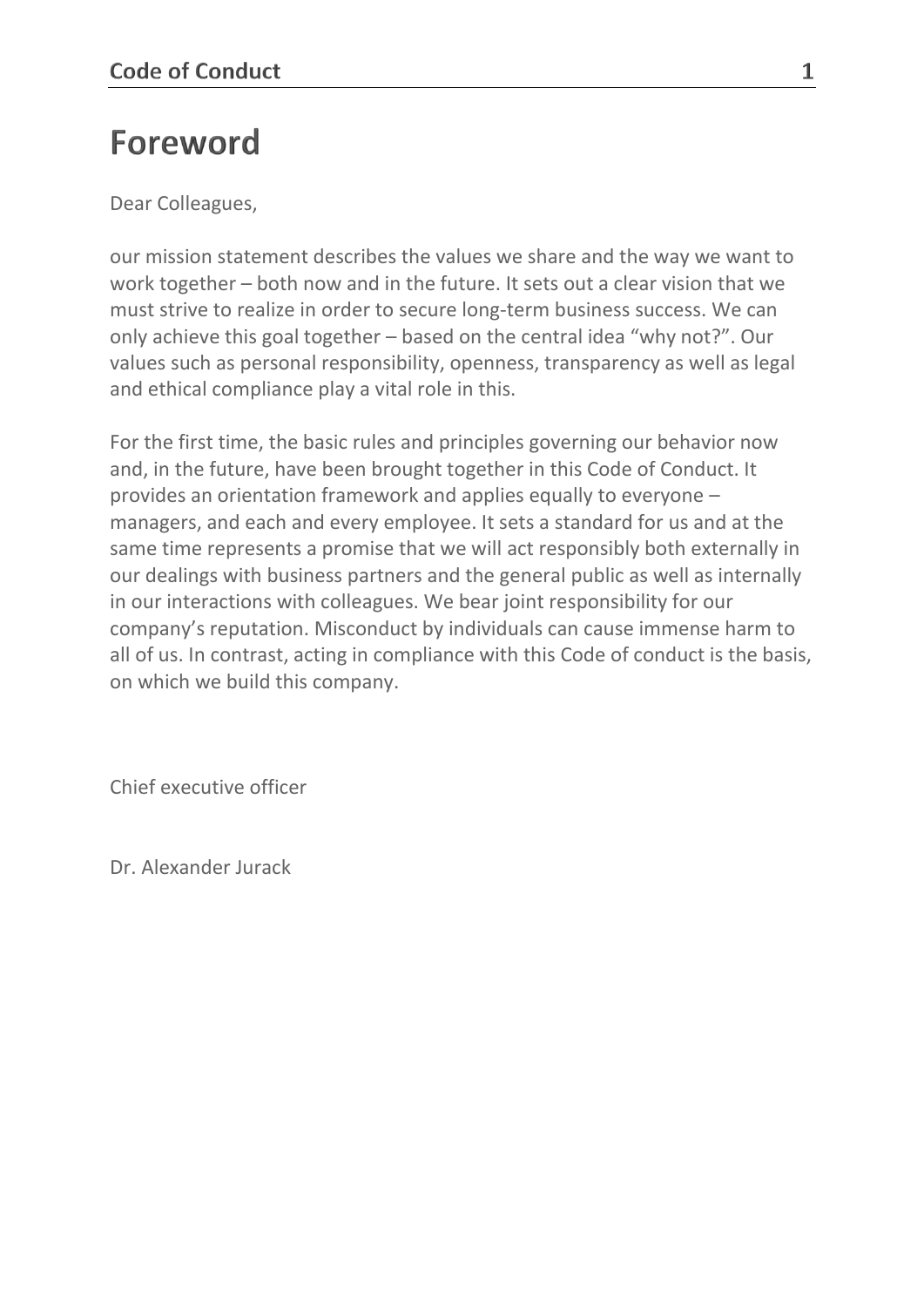# Preamble

**Note: For better readability, the usual male form is used. All personal designations (employee, supplier, contact person) apply equally to all genders.**

The employees of Korntex® GmbH have jointly developed a Company mission statement. The Company mission statement expresses what Korntex® stands for now and in the future:

### **We are Korntex.**

Mission:

Korntex® produces first-class clothing that protects our customers at work and in their free time, ensures a professional appearance and makes the world a safe place.

Vision:

Our vision is a world without accidents, a world in which "everyone" is equipped with reliable protective equipment from head to toe.

### **We Meet the Challenges of Tomorrow with our Customers.**

We are customer focused. We develop innovative products and services that create sustainable infrastructures and promote efficient use of resources.

### **We Hold Ourselves to High Standards.**

We engage as entrepreneurs, with confidence, a passion to perform, and courage, aiming to be best in class. This is based on the dedication and performance of every team member. Employee development is especially important. Employee health and workplace safety has top priority.

### **We Share Common Values.**

We serve the interests of the Company. Our interactions are based on transparency and mutual respect. Integrity, credibility, reliability and consistency define everything we do. Compliance is a must. We are a responsible corporate citizen.

Any employee who fails to comply with the Company policies, directives and agreements must expect corresponding consequences under internal rules and statutory requirements.

Based on the above, this Code of Conduct summarizes the main principles and rules governing our actions as well as the standards we set ourselves in our dealings with business partners.

# 1. Conduct in business

### **Compliance with the law**

Compliance with law, rules and regulations is for us an essential basic principle of responsible business conduct. We always adhere to legal prohibitions and requirements, even if this involves short-term business disadvantages or difficulties for the Company or individuals. Where national laws are more restrictive than the rules applying at Korntex®, the national laws take precedence.

### **Avoiding conflicts of interest**

At Korntex® business decisions are made exclusively in the best interests of the Company. Any conflicts of interest with personal matters or other business or non-business activities, including those of relatives or other related parties should be avoided. Should such conflicts nevertheless occur, they must be resolved in accordance with the law and Company policies. Conflicts must be dealt with openly and transparently.

### **Fair competition**

Our conduct on the markets is based on the compliance commitment issued by the Chief Executive Officer of Korntex®: Korntex stands for Teamwork, reliability and honesty. These factors are the basis of our high reputation and the long-term economic success of Korntex® in global competition. Corruption and antitrust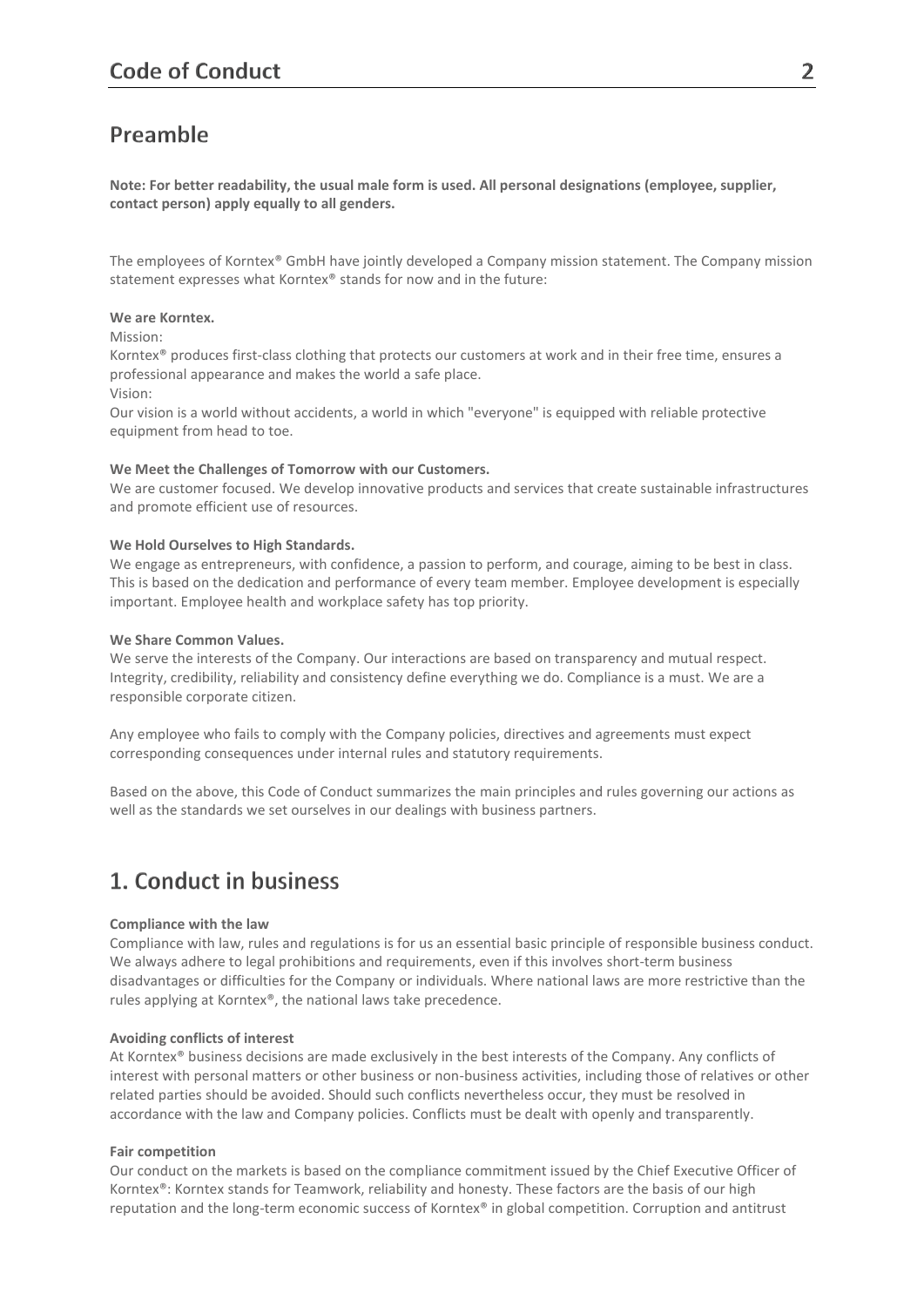violations threaten these success factors and will not be tolerated (zero tolerance). For us, bribes and cartel agreements are not a means of winning business. We would rather forgo a contract and fail to reach internal goals than act against the law.

With its Compliance Program, Korntex® has taken wide-ranging measures to ensure compliance with anticorruption and antitrust regulations and the Company policies based thereon. Infringements will not be tolerated and will result in sanctions against the persons concerned. All Executive members and executives and other employees must be aware of the extraordinary risks which corruption and antitrust violations can signify for Korntex® as well as for them personally. All employees are requested to contribute actively in their areas of responsibility in implementing the Korntex® Compliance Program.

### **Preventing money laundering**

Korntex® fulfills its legal obligations to prevent money laundering and does not participate in money laundering activities. In cases of doubt, all employees are required to report unusual financial transactions, especially those involving cash, which could give grounds to suspect money laundering, to the responsible finance, legal or compliance department for review.

# 2. Conduct towards colleagues and employees

### **Equal treatment and non-discrimination**

A culture of equal opportunities and mutual trust and respect is of great importance to us. We promote equal opportunities and prevent discrimination in the recruitment, promotion, training and development of employees. We treat all employees equally, regardless of gender, age, skin color, culture, ethnic origin, sexual identity, disability, religion or world view.

### **Human and labor rights**

We respect internationally recognized human rights and support their observance. We reject all forms of forced and illegal or exploitative child labor. We recognize the right of all employees to form unions and employee representative bodies on a democratic basis within the framework of national legislation. The right to appropriate compensation is recognized for all employees. Pay and other benefits shall at least comply with the respective national or local legal standards or the standards in the national economic sectors/ industries and regions.

### **Occupational health and safety**

The safety and health of our employees are a corporate objective of equal standing with the quality of our products and our commercial success.

Occupational safety and health protection are an integral part of all business processes and are included from the outset – starting in the planning phase – in all technical, economic and social considerations.

All employees shall promote safety and health in their work environment and comply with the health and safety regulations. All managers are obligated to instruct and support their employees in meeting this responsibility. The same safety standards as for Korntex® employees shall apply to employees of subcontractors. This is taken into account in selecting and working with subcontractors.

# 3. Conduct within the Society

### **Sustainability and protection of environment and climate**

For us, sustainability, environmental and climate protection and resource efficiency are key corporate objectives. When developing new products and services and when operating production equipment, we ensure that all environmental and climate impacts are kept to a minimum and our products make a positive contribution to environmental and climate protection for our customers.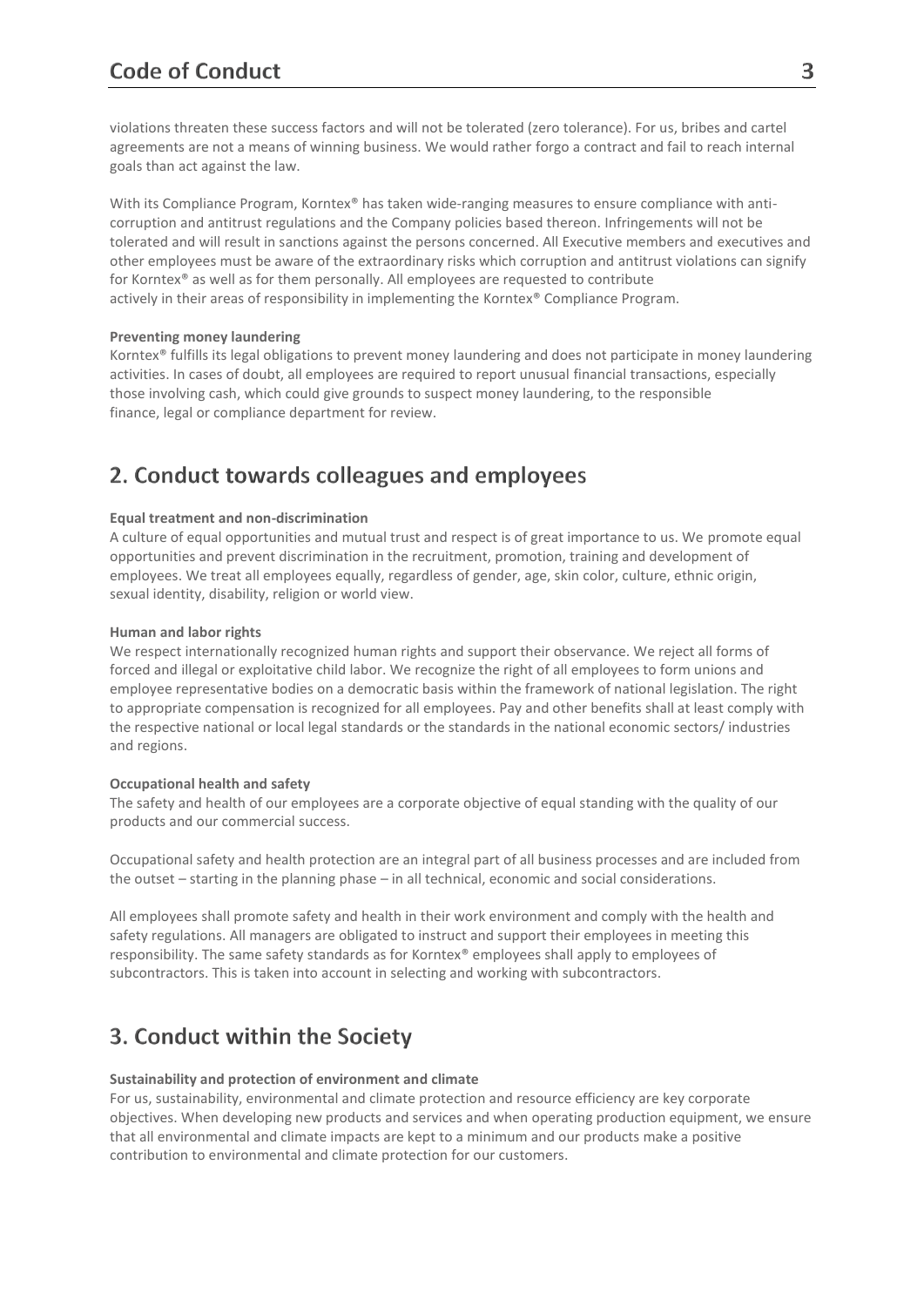Every employee bears responsibility for conserving natural resources and helping protect the environment and climate through their individual behavior.

### **Donations**

We regard ourselves as an active corporate citizen and demonstrate our commitment in a variety of ways. Donations and other forms of corporate citizenship are carried out solely in the interests of the company.

We make no financial contributions, in particular donations or sponsorships, to political parties in our home country or abroad, organizations related or similar to parties, individual office incumbents or candidates for political offices.

### **Behavior in public and communications**

We respect the right to free speech and the protection of personal rights and privacy. All employees should be aware that in their private lives they can also be seen as part and representative of Korntex® and are therefore called upon to safeguard the Company's standing and reputation in the way they act and conduct themselves in public, above all towards the media. When expressing a personal opinion, we take care not to allow our personal opinion to be linked to our function/work in Korntex®.

# 4. Handling of information

### **Reporting**

Korntex® is built on strong values: Reliability and honesty, credibility and integrity. We therefore attach great importance to being open and truthful in our reporting and communications on the Company's business transactions to investors, employees, customers, business partners, the general public and government institutions. Every employee shall ensure that both internal and external reports, records and other documents of Korntex® comply with the applicable legal rules and standards and are therefore complete and correct at all times and issued in good time and in accordance with system requirements.

### **Confidential company information / inside information**

We take the necessary steps to suitably protect confidential information and business documents from access and inspection by unauthorized colleagues and other third parties.

### **Data protection and information security**

The protection of personal data in particular of employees, customers and suppliers, is of particular importance to Korntex®. Personal data may be collected or processed only where permitted by law or with the consent of the person concerned.

# 5. Protection of company property

We use the Company's property and resources correctly and carefully and protect them from loss, theft and misuse. Our Company's intellectual property represents a competitive advantage for Korntex® and is therefore a valuable asset which we protect against all unauthorized access by third parties.

We use the Company's tangible and intangible assets exclusively for business purposes and not for personal reasons except where expressly permitted.

# 6. Implementation and contacts

Korntex® actively promote communication of the Company policies and agreements on which the Code of Conduct is based.

In their special capacity as role models, our managers have a particular responsibility to ensure that their actions measure up to the Code of Conduct. They are the first point of contact for questions on understanding